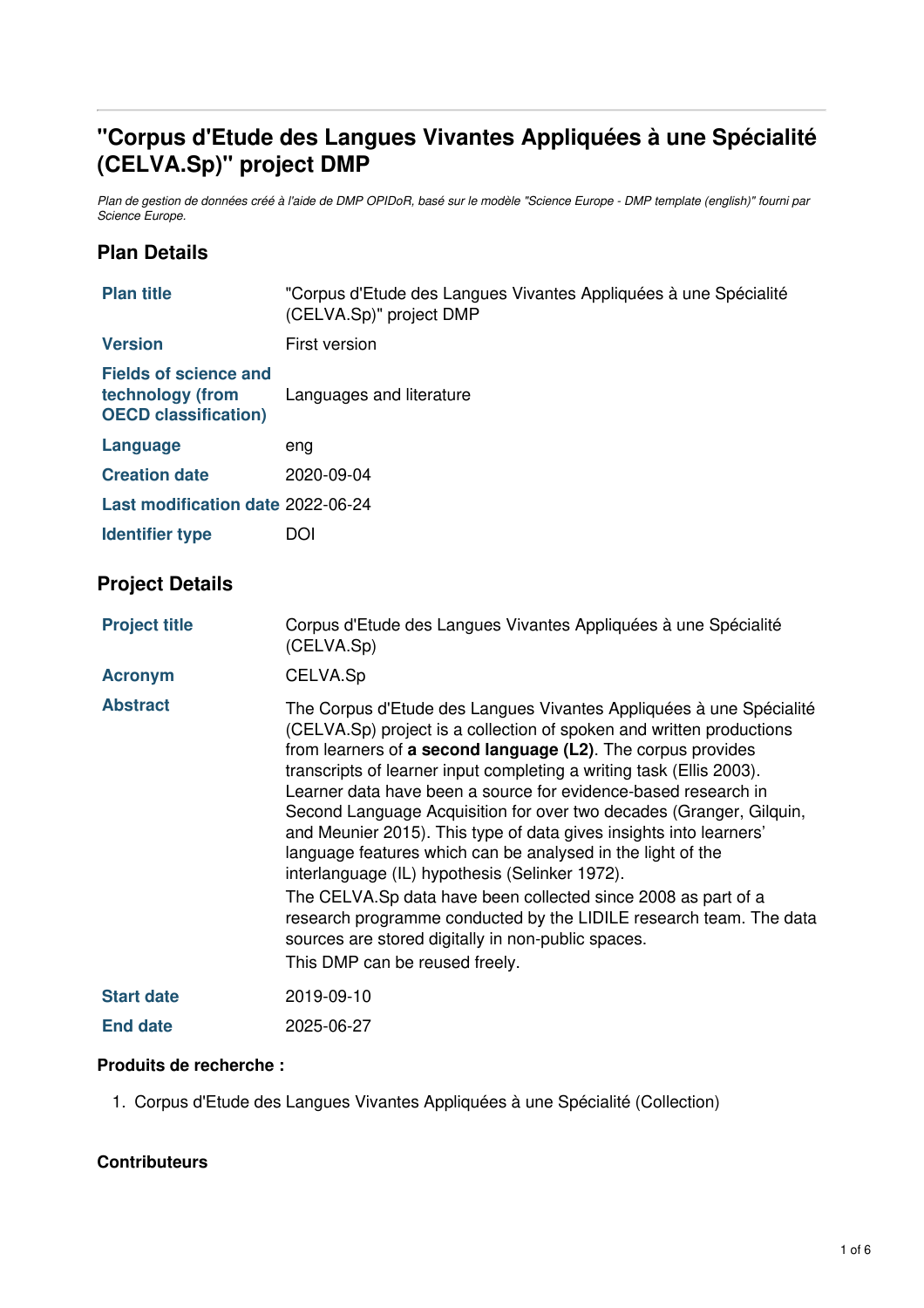| <b>Nom</b>            | <b>Affiliation</b> | <b>Rôles</b>                                                                  |
|-----------------------|--------------------|-------------------------------------------------------------------------------|
| <b>Gaillat Thomas</b> | LIDILE             | • DMP manager<br>• Personne contact pour les données<br>• Project coordinator |

Droits d'auteur :

Le(s) créateur(s) de ce plan accepte(nt) que tout ou partie de texte de ce plan soit réutilisé et personnalisé si nécessaire pour un autre plan. Vous n'avez pas besoin de citer le(s) créateur(s) en tant que source. L'utilisation de toute partie de texte de ce plan n'implique pas que le(s) créateur(s) soutien(nen)t ou aient une quelconque relation avec votre projet ou votre soumission.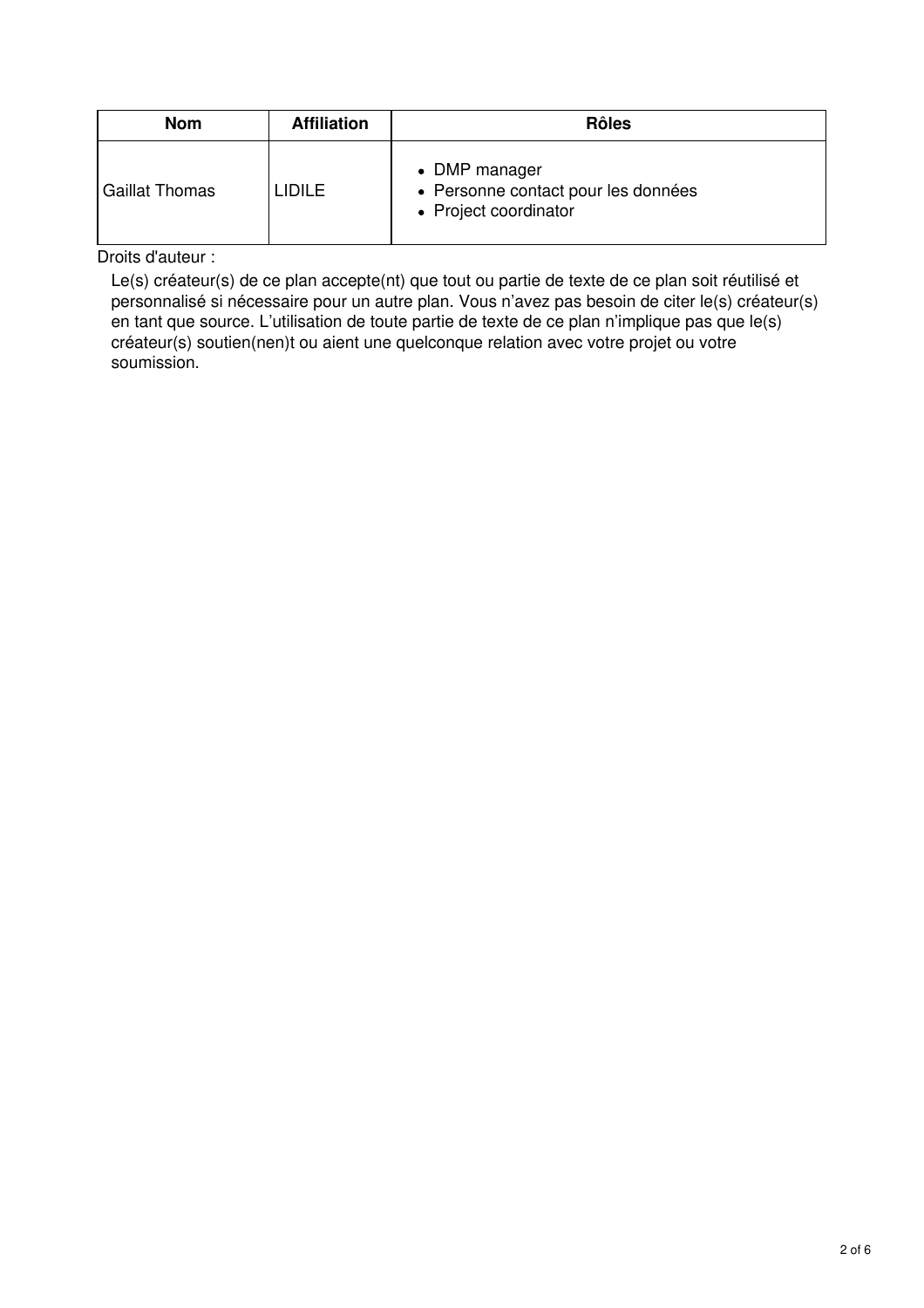# **"Corpus d'Etude des Langues Vivantes Appliquées à une Spécialité (CELVA.Sp)" project DMP**

# **1. Data description and collection or re-use of existing data**

The Corpus d'Etude des Langues Vivantes Appliquées à un Spécialité (CELVA.Sp) corresponds to newly created data. All data elements are created as part of the project. The first corpus elements were collected in 2018. The project is on-going as data are collected on a yearly basis.

The project includes three types of data:

- 1. learner-related data including writings, socio-educational metadata and authorisations
- 2. corpus documentation, information notice and technical documents
- 3. data processing scripts

1. The Corpus d'Etude des Langues Vivantes Appliquées à un Spécialité (CELVA.Sp) is a collection of written productions of learners (hereinafter 'the Learners') of French, English, Spanish, German and Swedish as foreign languages (L2). Written productions are supervised by language teachers and researchers (hereinafter 'the Researchers') at the Centre de Langues at the University of Rennes 2 and the language department at the University of Rennes 1.

Data are annotated with the CEFR levels.

When re-used, the data must be pseudonymised and their source must be quoted.

Data provenance is documented at the time of recording via an authorization form provided by the Researcher and filled in by the Learner. The form logs the following information:

- Date of the recording
- Information about the learner:
	- ID\_etudiant:
		- date\_soumission\_text:
		- Texte\_etudiant\_
		- nb annees L2:
		- L1:
		- Domaine\_de\_specialite:
		- Acceptation\_donnees
		- Sejours\_duree\_semaines
		- Sejours\_duree\_mois
		- Sejours\_frequence
		- Lang\_exposition:
		- Section\_renforcee:
		- Annee\_naissance:
		- Niveau\_etudes\_actuel:
		- Age:
		- L2:
		- Note\_dialang\_ecrit:

The documentation includes details on the metadata vocabulary.

2. Corpus documentation, information notice and technical documents are part of the distribution.

The documentation covers how the corpus is collected and the data organised and structured. A consent form and a metadata collection form are part of the project. A metadata collection form is also part of the project. It consists in a MOODLE database activity. All learner texts are part of one csv file which supports the creation of several files per learner. Learner Identifiers will be created on the basis of a method that remains to be determined.

3. Data processing scripts will be part of the distribution. These scripts apply linguistic processing techniques to the textual data in order to add linguistic annotation to words. they aslo format the data to prepare dataset of linguistic features related to metatada elements such as the CEFR level of the learners.

The data are stored in several formats corresponding to open standards (CSV, UTF-8 txt). The total size of the corpus is circa 1,000 texts.

The **collected data** correspond to:

- 1. A handwritten text produced by the Learner
- 2. metadata corresponding to socio-educative information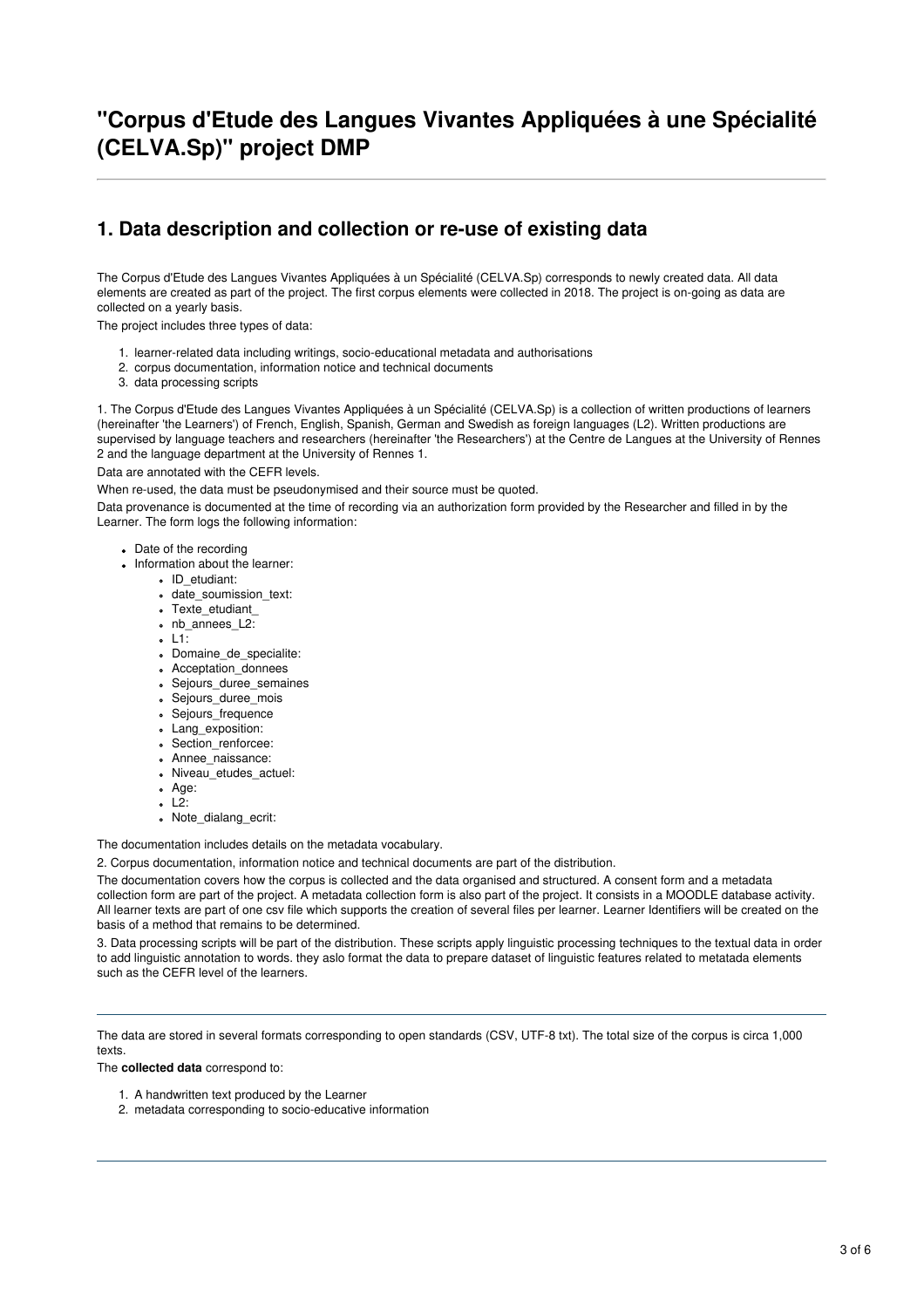# **2. Documentation and data quality**

The data is documented in the *CELVA.Sp* documentation available on the project's website. It includes a description of the collected metadata and file formats.

Date of recording, licence type and data type are stored following the Dublin Core standard. A csv files includes the learner-specific metadata (not standardized):

- Information about the learner:
	- Date of the recording
	- Information about the learner:
		- D etudiant:
		- date\_soumission\_text:
		- Texte\_etudiant
		- nb annees L2:
		- $-L1$ :
		- Domaine\_de\_specialite:
		- Acceptation\_donnees Sejours\_duree\_semaines
		- Sejours\_duree\_mois
		- **Sejours** frequence
		- Lang\_exposition:
		- Section\_renforcee:
		- **Annee** naissance:
		- Niveau\_etudes\_actuel:
		- Age:
		- $-L2$ :
		- Note\_dialang\_ecrit:

The corpus documentation includes details on the variable encoding conventions.

The data are organised around the concept of learner. Each learner has a unique ID. All the files corresponding to one learner are stored under the same ID.

The same protocol is followed for all L2 learners, adapted to their respective target languages. Learners are asked to complete a writing task aimed at obtaining a digital writing production of a 50 to 300 words.

Prior to the beginning of all recording sessions, learners are asked to read and digitally accept a **consent form** and to fill in a **metadata questionnaire**. The consent form and metadata questionnaire were created as part of the project. A new version of the consent form is based on the documents available from https://corli.huma-num.fr/bonnes-pratiques-juridiques/

Prior to being shared on Nakala the data and writings are verified by the Pi and his team.

### **3. Storage and backup during the research process**

Each data item will have its specific DOI. Data files attached to this data item have their own URL too.

The data and metadata will be stored on servers belonging to the [Human-Num](https://www.huma-num.fr/) TGIR French public programme in a Nakala database. The service includes backup on a daily basis.

Data are stored under unique ID numbers to which several files are attached. Files are accessible with persistent identifiers.

Data protection relies on secure access and pseudonymization as described in the documentation. The collected metadata are stored in a Rennes 2 Moodle database. Access is restricted to the researchers with full rights given by the PI. Students have access to their own data.

the data will be available on Huma-Num Sharedoc service located in France. Secure access will guarantee that only the PI and specific researchers have access to the resource.

Pseudonymized data will be accessible on the Huma-Num nakala.fr database. Each data item will have a persistent URL.

Huma-num data protection policy applies to the data stored on Nakala. Backup solutions are provided as part of the service. In case of data loss on the server, the data are also stored as in files and directories archived on Huma-Num sharedoc service. Access is restricted to the PI and project members.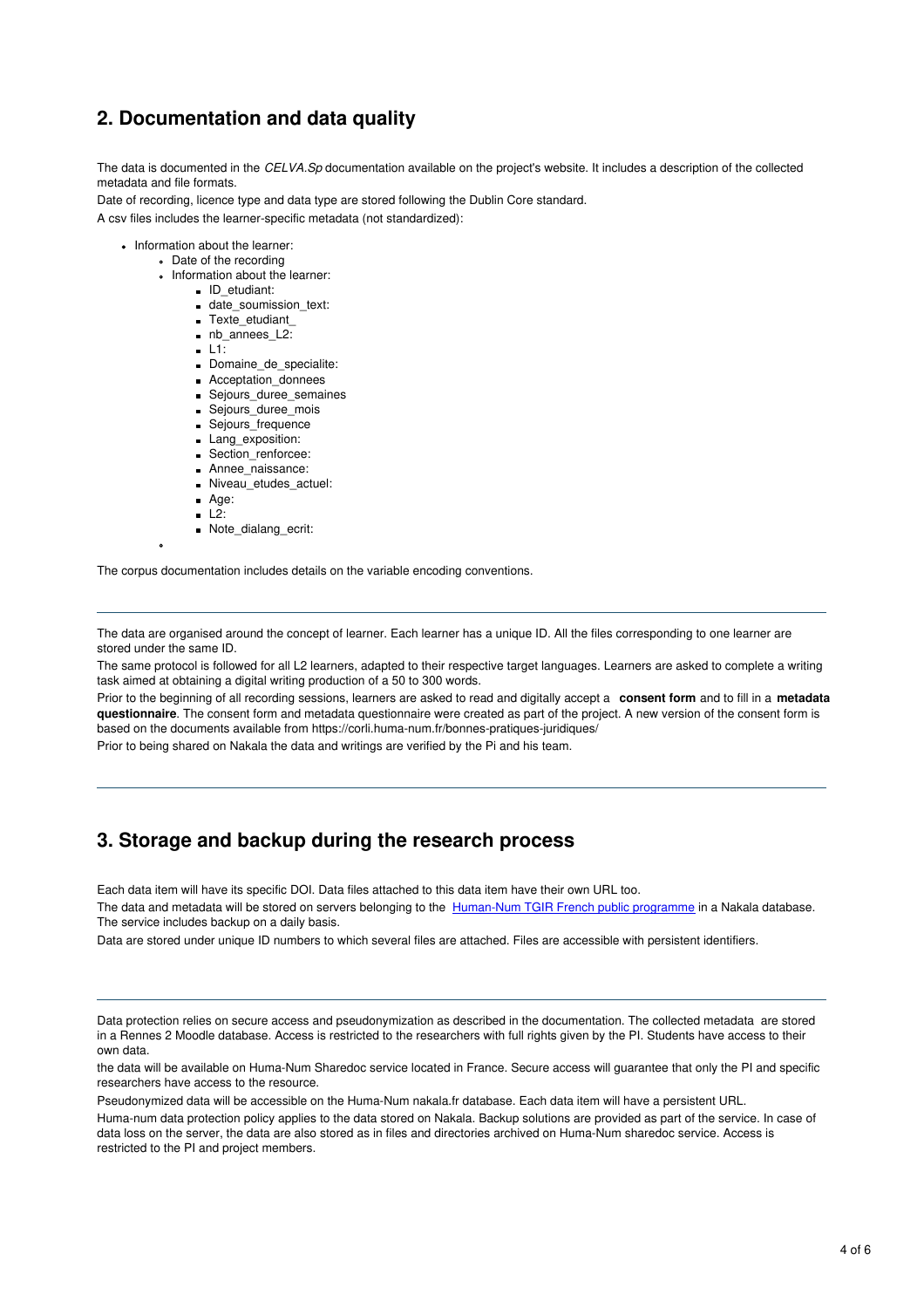# **4. Legal and ethical requirements, codes of conduct**

Subjects are given information regarding the access, availability and pseudonymization the data and they sign a consent form. They can contact the project leader for access to their data. Public access to their data can be removed upon their request. The CELVA.Sp **information notice** is available to subjects prior to the recording session. Rennes 2 University's DPO has validated the protocol.

The data is held by the LIDILE research team of Rennes 2 university. Access is controlled by head researchers of the team, i.e. the Director and the PI.

The data on Huma-Num Nakala will be available publicly via persistent URLs. It will be protected under a Creative Commons sharealike non commercial licence.

Only data necessary for studying language acquisition processes are stored with public access on Nakala. Full data (authorisation, personal information) are available on Rennes Uiversity MOODLE platform. The identity of Learners will only be accessible to the principal investigator (PI) and specific researchers.

| Role               | Type of access | Location            |
|--------------------|----------------|---------------------|
| PI                 | Full           | University's MOODLE |
| LIDILE researchers | On request     | Nakala and MOODLE   |
| Researchers        | On request     | Nakala              |

### **5. Data sharing and long-term preservation**

Data will be shared publicly through query interfaces (Nakal UI and API) linked to data stored in the Nakala database. These interfaces will only give access to pseudonymized information.

Scripts will provide access to data sets mixing metadata and linguistic data.

Data will be shared under the Creative commons share alike non-commercial licence.

Data will remain in Nakala servers for as long as the project is active. This is done because accumulated data will provide insights in learner acquisition processes. All metadata, recordings and transcriptions will be deposited on the Huma-Num Nakala repository. Data will be publicly available to the research community. The data will be stored and available online until the completion of the study in order to support longitudinal research in Second Language Acquisition. The data could be reused for different types of analyses focused on different linguistic dimensions.

Following recommendations from the "Association des archivistes français": the data will be kept until the completion of the study: "Conservation définitive et intégrale des documents dont l'intérêt historique ou scientifique le justifie, dans le service public d'archives territorialement compétent." (Source document)

Nakala APIs are available. R and Python scripts will be available on the project website to provide access to the pseudonymized data. Queries on the database will be handled directly.

Nakala provides persistent identification of the data via a unique **handle** managed by the Corporation for National Research Initiatives (CNRI).